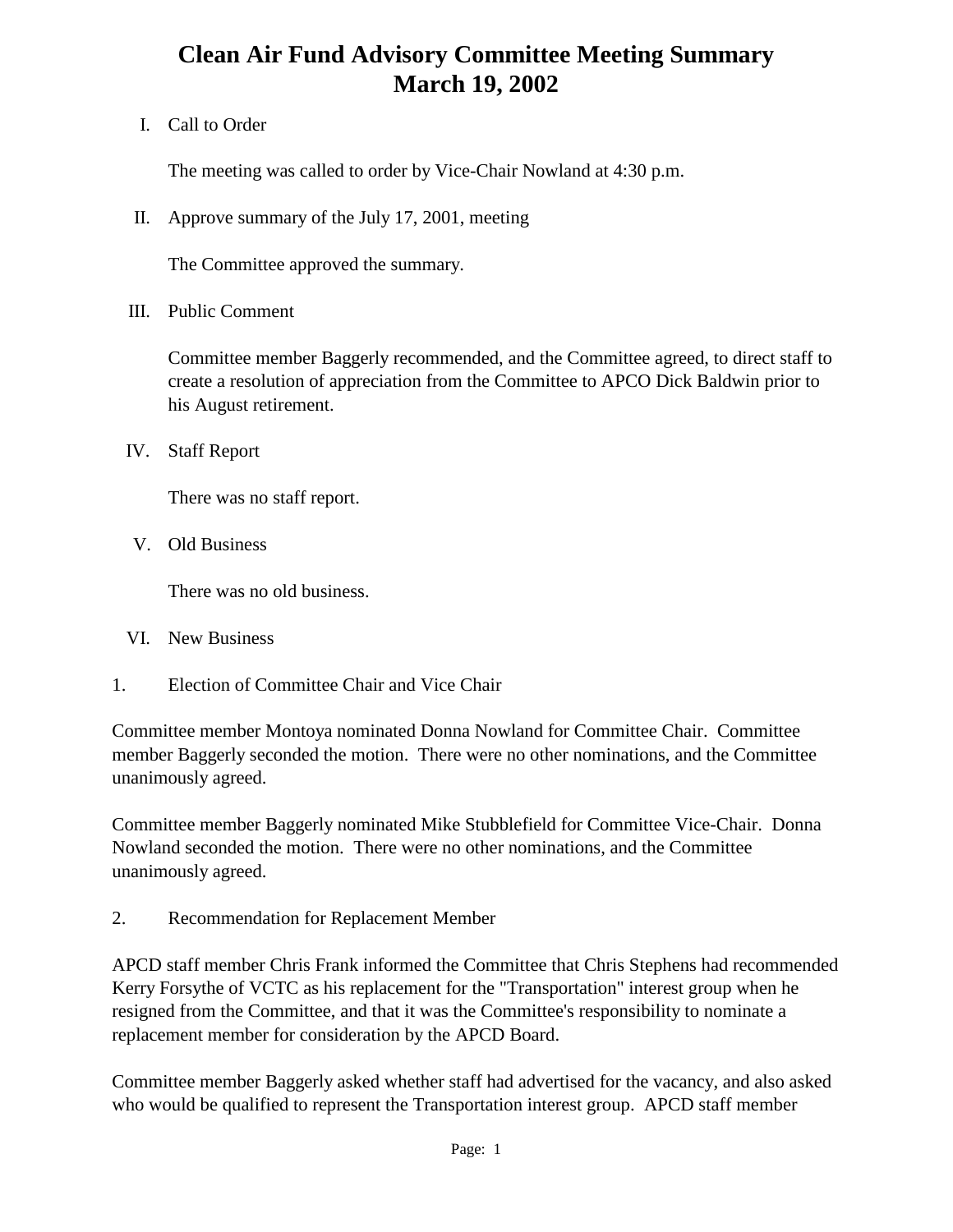Clean Air Fund Advisory Committee Meeting Summary March 19, 2002

Mike Villegas responded that staff had not done any advertising, and that potential candidates would come from transportation agencies such as SCAT, VCTC, or Simi Valley Transit.

Kerry Forsythe introduced himself and briefly summarized his background in transportation. Mr Forsythe is currently Deputy Director at VCTC, has 38 years experience in transportation, and had previously worked for Cal-Trans.

Committee member McCarthy moved that Mr. Forsythe be nominated. Committee member Montoya seconded the motion. The Committee unanimously agreed.

3. Fund Balance Update

Staff informed the Committee that the Clean Air Fund currently has approximately \$115,000 available for new projects, and that this amount includes \$50,000 that was previously reserved for two projects that were now formally cancelled. Staff also stated the Board will have the option to allocate an additional amount (about \$30,000) of the permanent endowment for new projects in September 2002.

Committee member Baggerly asked how the fund was being invested. Staff responded that the fund is invested by the Ventura County Community Foundation conservatively, in the same portfolio as other non-profit funds held by the foundation.

4. Ventura County Fire Department Burn Building Proposal

Ventura County Fire Department representative Ken Maffei reminded the Committee that on July 17, 2001, they had recommended approval of an additional \$50,000 to be awarded for burners upon presentation to the Committee of written commitment by the other fire departments in the county not to burn buildings. A copy of that written commitment was included in the meeting materials. Mr. Maffei gave a progress report on the project and showed an artist's rendition of the exterior of the building. He also stated that about six burners would be installed in the facility, costing about \$50,000 each.

Committee member Baggerly moved approval of the grant. Committee member Sauerwein seconded and the Committee unanimously agreed.

VII. Adjournment

The meeting was adjourned at 5:00 p.m.

Prepared by: Chris Frank, Air Pollution Control District Staff